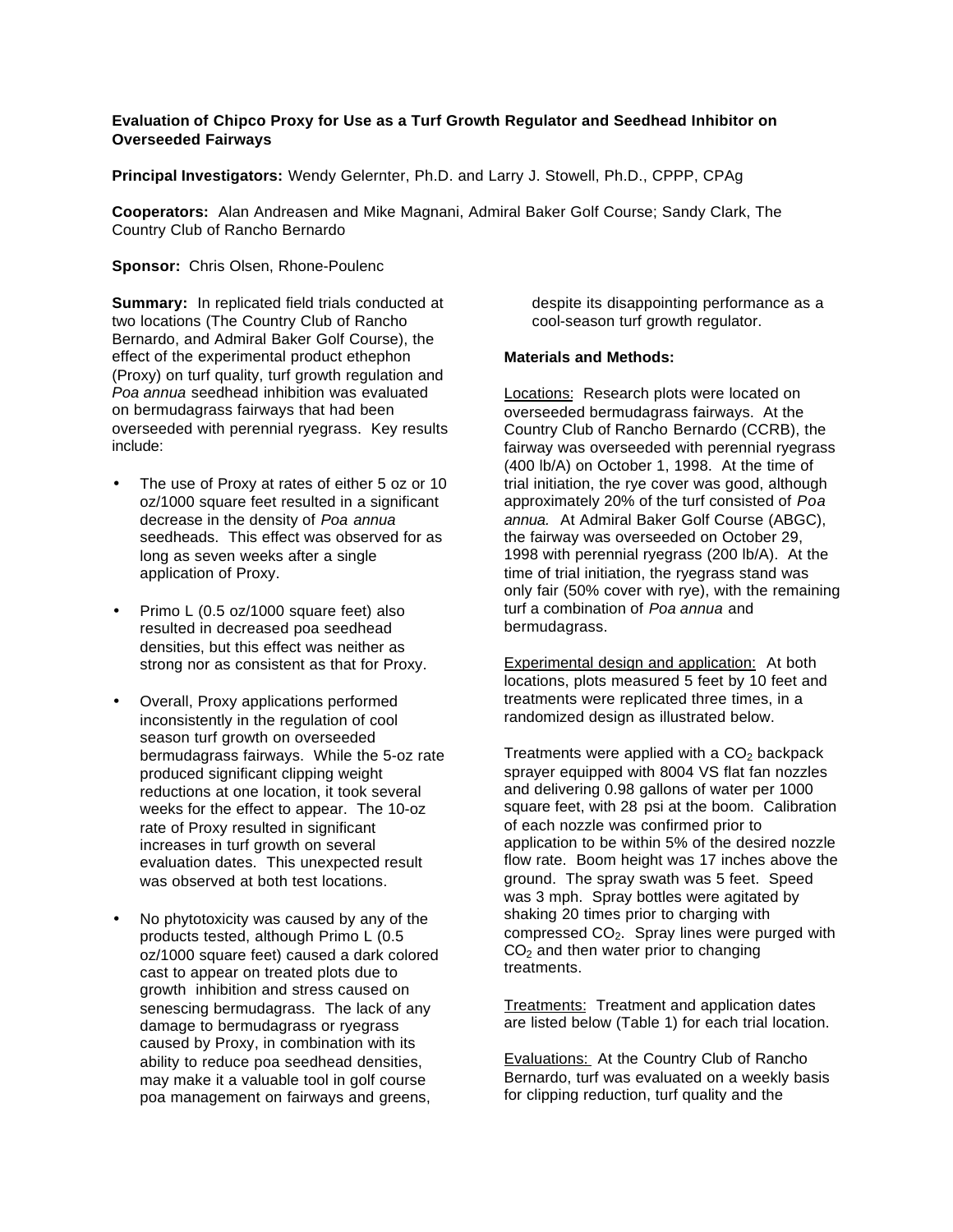presence of poa seedheads. At Admiral Baker Golf Course, turf was evaluated for clipping reduction (and turf quality and poa seedhead reduction) for the initial four weeks after application (1/13/99 – 2/4/99). However, clipping reduction evaluations were discontinued on 2/4/99, due to unexpected results that we believed might have been a result of the poor

perennial ryegrass stand at this location. However, turf quality and poa seedhead evaluations were continued on a monthly basis at Admiral Baker Golf Course, ending on 4/16/99 (3½ months after the first application). A schedule of evaluation dates for each location appears below (Table 2).

### **PLOT PLAN**

## **Proxy Turf Growth Regulator Trial, Rancho Bernardo Country Club and Admiral Baker Golf Course.**

|  | 1   2   3   4   3   1   4   2   4   1   3   2 |  |  |  |  |
|--|-----------------------------------------------|--|--|--|--|
|  |                                               |  |  |  |  |
|  |                                               |  |  |  |  |

Table 1. Treatments and application dates. CCRB = Country Club of Rancho Bernardo. ABGC = Admiral Baker Golf Course.

|                                              |                      |                              | <b>Application Dates</b> |                 |  |
|----------------------------------------------|----------------------|------------------------------|--------------------------|-----------------|--|
| <b>Treatment</b><br><b>Active Ingredient</b> |                      | Rate of product<br>(oz/1000) | <b>CCRB</b>              | <b>ABGC</b>     |  |
| ∣) Control                                   |                      | ----                         |                          |                 |  |
| 2) Proxy                                     | 21.7% Ethephon       | 5 oz                         | 2/15/99                  | 1/6/99, 2/17/99 |  |
| 3) Proxy                                     | 21.7% Ethephon       | 10 <sub>oz</sub>             | 2/15/99                  | 1/6/99, 2/17/99 |  |
| 4) Primo L                                   | 12% Trinexapac-ethyl | $0.5$ oz                     | 2/15/99                  | 1/6/99, 2/17/99 |  |

#### Table 2. Schedule of evaluation dates

|                           | CC at Rancho Bernardo              | <b>Admiral Baker Golf Course</b>              |
|---------------------------|------------------------------------|-----------------------------------------------|
| <b>Clipping Reduction</b> | 2/22, 3/1, 3/8, 3/22, 3/29, 4/5/99 | 1/13, 1/19, 1/28, 2/4/99                      |
| <b>Turf Quality</b>       | 2/22, 3/1, 3/8, 3/22, 3/29, 4/5/99 | 1/13, 1/19, 1/28, 2/4, 2/17, 3/10,<br>4/16/99 |
| Poa seedhead reduction    | 2/22, 3/1, 3/8, 3/22, 3/29, 4/5/99 | 1/13, 1/19, 1/28, 2/4, 2/17, 3/10,<br>4/16/99 |

Clipping reduction: At Rancho Bernardo, clipping reduction was determined by weighing clippings obtained by mowing individual plots. Plots were mowed weekly by making two passes (each 20 inches wide and 10 feet long, for a total of 33.33 sq ft mowed) per plot with a McClane reel mower set at ½ " (on 2/22/99 and 3/1/99) and 3/8" (remaining evaluation dates). The height was adjusted to 3/8" to obtain enough clippings per plot to accurately weigh. At Admiral Baker,

the mowing height was maintained at ½" throughout the evaluation period, but otherwise all mowing procedures were the same. For both locations, clippings from each plot were collected in a zip-lok plastic bag and were weighed off-site in PACE Consulting's laboratory. The entire plot area was mowed following individual plot mowing to ensure uniform heights throughout the plot area for subsequent mowings.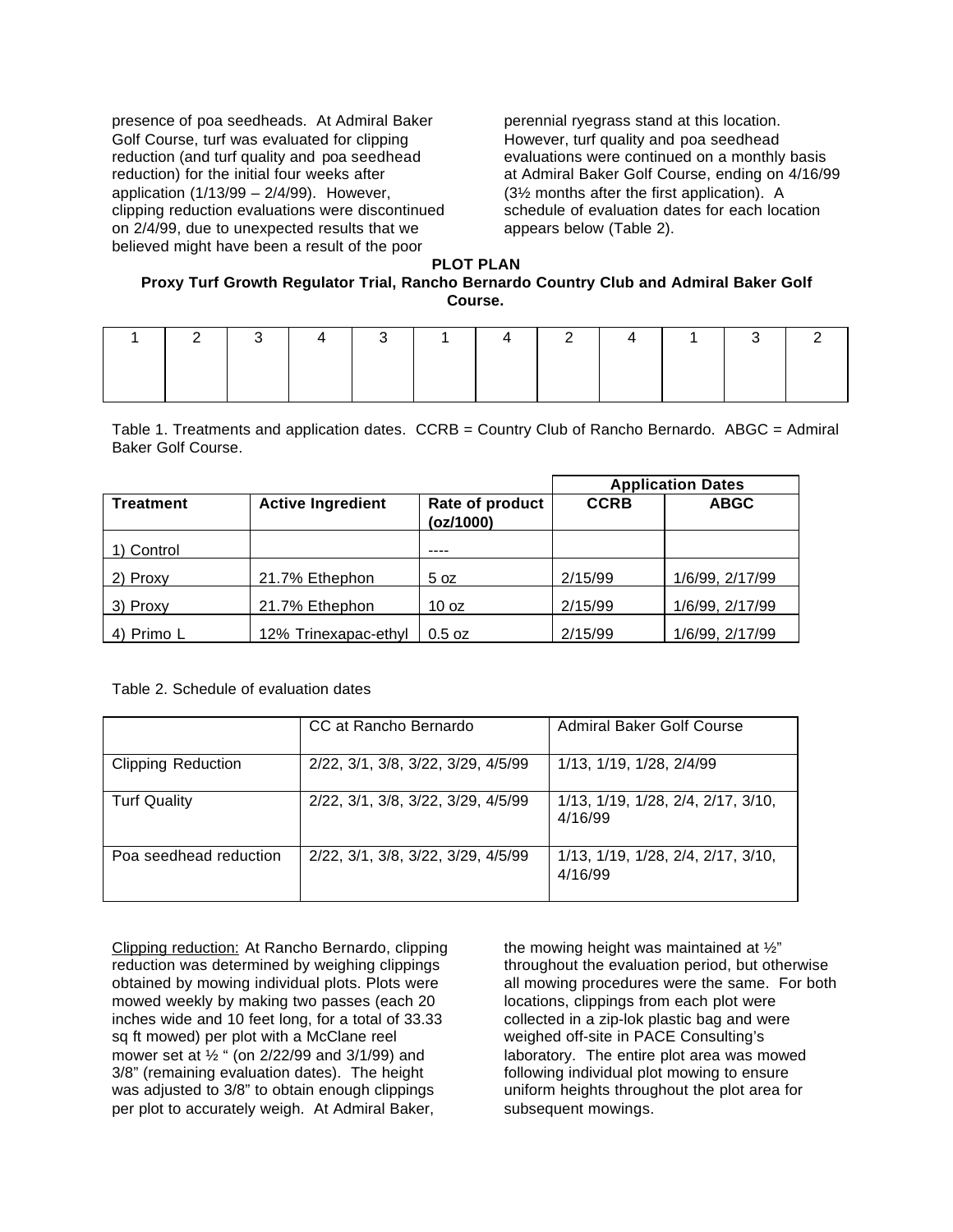Turf quality was determined on a visual basis using a  $0 - 7$  scale, where  $0 =$  poorest turf quality possible and  $7 =$  best quality turf possible. Quality was a function of color, density and evenness. Differences in turf quality were apparent on only one rating date (3/29/99) at CCRB, and there were not statistically significant differences in turf quality at ABGC.

Presence of poa seedheads was rated visually by examining the poa plants in each plots and visually determining what percentage of plants had produced seedheads. Poa seedheads were present in high enough numbers to rate only on certain sampling dates.

Data analysis: Data was subjected to analysis of variance, and treatment means were separated using Fisher's LSD, where p<0.05. Percent poa seedhead data was transformed prior to statistical analysis using the arcsine (square root of the proportion).

### **Results and Discussion**

Turf quality: No phytotoxicity was caused by any of the products tested. However, the use of Primo caused a slightly thinned, dark colored cast to appear on treated plots. This appears to be the result of significant growth inhibition of the bermudagrass, which was further stressed by cool temperatures. This effect is not surprising, given the sensitivity of bermudagrass to Primo (the recommended rate for use on bermudagrass is  $0.20 - 0.25$  oz/1000 sq ft, and the rate used in the trial was the ryegrass rate of 0.5 oz/1000 sq ft). At one location, a small but significant improvement in turf quality was observed in plots treated with Proxy at both the 5 oz and 10 oz rate on one rating date (Table 5). The observed improvement appeared to be related to the decrease in poa seedheads in the Proxy treated plots. There were no significant differences in turf quality on any other rating dates at either location, however.

Clipping reduction (Country Club at Rancho Bernardo) (Table 3): The effect of Proxy on clipping weights did not follow the pattern that was expected, based on previous experiences with the current commercial standard (Primo) for turf growth regulation. In the case of Primo, a significant reduction in turf growth is typically seen within 1-2 weeks of application (see Table 3). This effect is usually sustained for at least four weeks; in the case of this trial, a single

Primo application produced significant reductions in turf growth for the full seven weeks of the trial. In contrast to the performance of Primo, Proxy applications did not result in any decrease in turf growth during the first 2-3 weeks after application. However, by the 3rd week after application, there were some signs (P<0.10) that the 5-oz/1000 square foot rate of Proxy was retarding the growth of the overseeded turf. By the 5<sup>th</sup> week after treatment, the 5-oz rate of Proxy produced a significant reduction in turf growth, of similar magnitude to that produced by Primo, which was sustained for the remaining weeks of the trial. Surprisingly, the higher rate of Proxy (10 oz/1000 square feet) did not perform as well as the 5 oz rate, and in fact produced a significant increase in turf growth rate on the first evaluation date (1 week after treatment). On subsequent evaluation dates, this effect was not sustained, but the 10 oz Proxy treatment didn't differ from the check on any of the remaining evaluation dates. This suggests that the rate response for this product is not linear, but instead may have peaks (5 oz /1000 square feet rate) and valleys (10 oz/1000 square feet rate) of activity.

Clipping reduction (Admiral Baker Golf Course) (Table 4): The general trends exhibited at Rancho Bernardo were roughly mirrored at Admiral Baker, though some of the observed effects were more exaggerated at this location. Here, the significant growth stimulant effect of the 10 oz rate of Proxy was observed on the initial two rating dates (rather than on one date at Rancho Bernardo). And the decrease in clipping weights that was seen at Rancho Bernardo with the 5 oz rate of Proxy was not seen during the 4 week period in which clippings weights were taken at Admiral Baker. Primo also did not show the expected reduction in clipping weights for the first two weeks of the test, with significant decreases only appearing on the 1/28 (3 weeks after treatment) and 2/4/99 (4 weeks after treatment) evaluation dates. Some of these effects can be explained by the cool temperatures that were experienced in early January, which was probably responsible for reduced growth and the low clipping weights observed on 1/3 and 1/19 in all treatments, including the non-treated check. In addition, soil fertility was low during the first few weeks of the trial due to a delay in scheduling golf course-wide fertilizer applications. Because growth was already reduced by low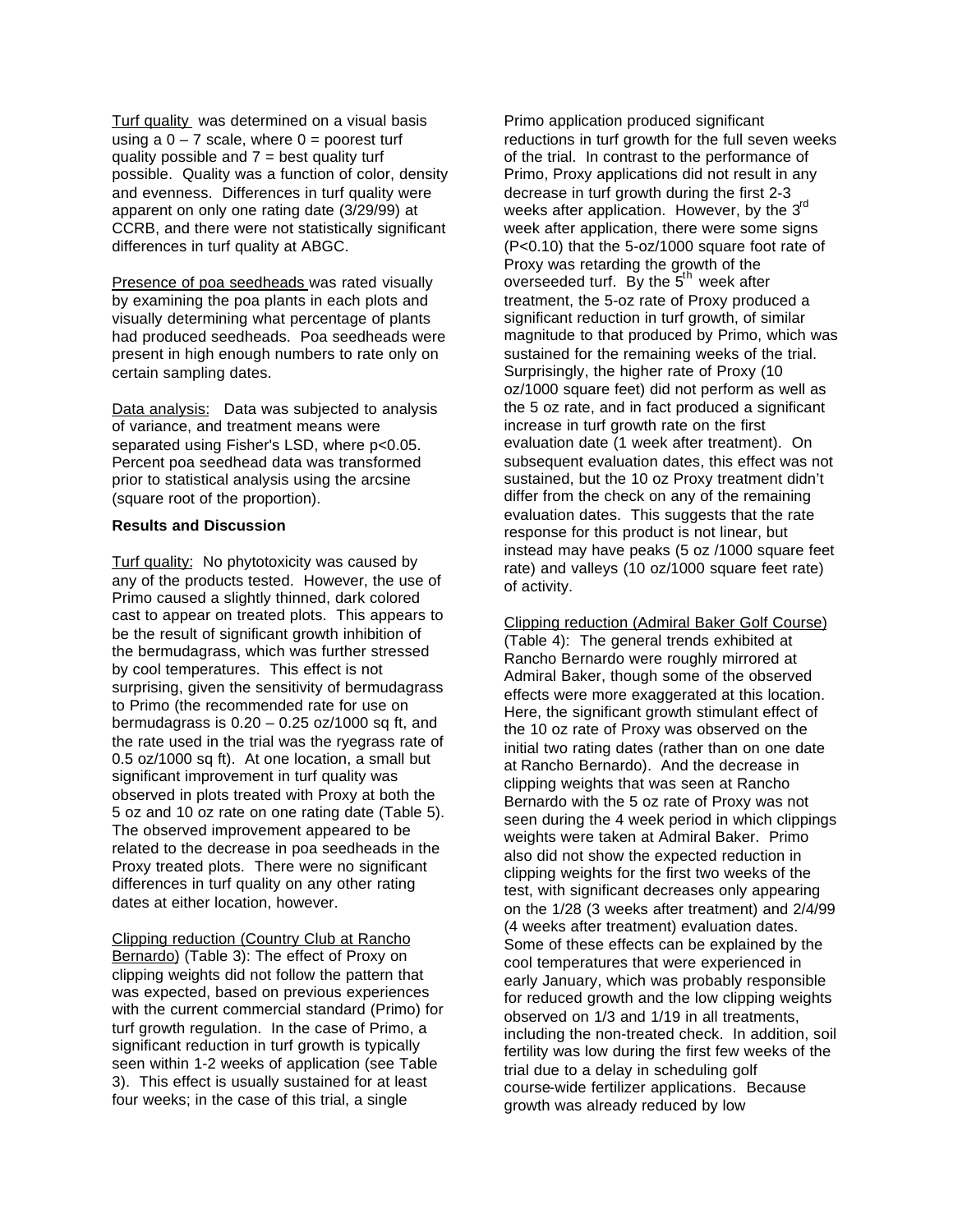temperatures and low fertility, the effectiveness of growth regulators such as Primo or Proxy would have been more difficult to measure. As temperatures warmed up in late January/early February, higher clipping weights were observed in the check plots (see 1/28 and 2/4 data) and it became possible to observe growth regulation, at least in the Primo treated areas.

## **Clipping reduction (summary): Overall, Proxy applications performed inconsistently in the regulation of cool season turf growth on overseeded bermudagrass fairways. While the 5-oz rate produced significant**

**clipping weight reductions at one location, it took several weeks for the effect to appear; the effect was not observed at the second location. In addition, the possibility that the product, under the right conditions, could actually produce increased turf growth is cause for concern. The fact that this growth stimulation effect was observed at both locations further suggests that the commercial potential for use of Proxy as a turf growth regulator needs to be seriously assessed. However, as will be seen below, the product's activity as an inhibitor of** *Poa annua* **seedheads was much more consistent, and much more promising.**

Table 3. Clipping weights (grams per 33.33 square feet) of turf following growth regulator application on February 15, 1999, Country Club at Rancho Bernardo. Treatments with significantly (p<0.05) lower clippings than the control are highlighted in green. Treatments with significantly more (p>0.05) clippings than the control are highlighted in red.  $WAT$  = weeks after treatment.

| <b>Treatment</b><br>(Rate/1000 sq ft) | 2/22/99<br>1 WAT  | 3/1/99<br>2 WAT   | 3/8/99<br>3 WAT  | 3/22/99<br>5 WAT | 3/29/99<br>6 WAT | 4/5/99<br>7 WAT |
|---------------------------------------|-------------------|-------------------|------------------|------------------|------------------|-----------------|
| 1) Control                            | 85.0 <sub>b</sub> | 53.0 <sub>b</sub> | 214 <sub>b</sub> | 105.0c           | 156.0 b          | 130.0 b         |
| 2) Proxy $(5 oz)$                     | 94.3 bc           | 51.7 b            | 164.3 $b^*$      | 69.0 ab          | 82.7a            | 91.7a           |
| 3) Proxy (10 oz)                      | 120.7 $c$         | 62.0 <sub>b</sub> | 185.0 b          | 81.7 bc          | 85.3a            | 112.3 $ab$      |
| 4) Primo L (0.5 oz)                   | 49.0a             | 24.0a             | 89.7 a           | 53.7 a           | 79.7 a           | 86.3a           |

\*this value was significantly lower than the check, but only at the p<0.10 level.

Table 4. Clipping weights (grams per 33.33 square feet) of turf following growth regulator application on January 6, 1999, Admiral Baker Golf Course. Treatments with significantly (p<0.05) lower clippings than the control are highlighted in green. Treatments with significantly more (p>0.05) clippings than the control are highlighted in red. WAFT = weeks after first treatment.

| <b>Treatment</b><br>(Rate/1000 sq ft) | 1/13/99<br>1 WAFT  | 1/19/99<br>2 WAFT | 1/28/99<br>3 WAFT  | 2/4/99<br>4 WAFT   |
|---------------------------------------|--------------------|-------------------|--------------------|--------------------|
| 1) Control                            | 73.0 a             | 57.0 ab           | 124.7 <sub>b</sub> | 125.7 bc           |
| 2) $Proxy(5 oz)$                      | 83.0a              | 71.7 b            | 122.0 <sub>b</sub> | 113.7 <sub>b</sub> |
| 3) Proxy (10 oz)                      | 138.0 <sub>b</sub> | 101.7c            | 170.0 <sub>b</sub> | 158.0c             |
| 4) Primo L (0.5 oz)                   | 62.7 a             | 33.3 a            | 44.3a              | 73.3a              |

Seedhead reduction: Country Club at Rancho Bernardo (Table 5): Both rates of Proxy gave consistent poa seedhead reduction. This effect was observed for the full seven week period of the trial, though there was an indication on the 7 weeks after treatment rating date that the effectiveness of Proxy was beginning to wane slightly. There were no significant differences in performance between the 5-oz and 10 oz rates of Proxy. Although Primo provided some reduction in poa seedheads present, it did not perform as well as either rate of Proxy.

Seedhead reduction, Admiral Baker Golf Course (Table 6): Both rates of Proxy gave significant seedhead reduction (Figure 1) compared to the non-treated check, but at this location, the rate response between the 5 oz and 10 oz rate of Proxy was obvious, with the higher rate resulting in significantly fewer *Poa annua* seedheads than the 5 oz rate. Primo applications also resulted in significantly reduced poa seedhead densities on some dates, but it did not perform as consistently or as strongly as Proxy did at either the 5-oz or 10 oz rate (Figure 2).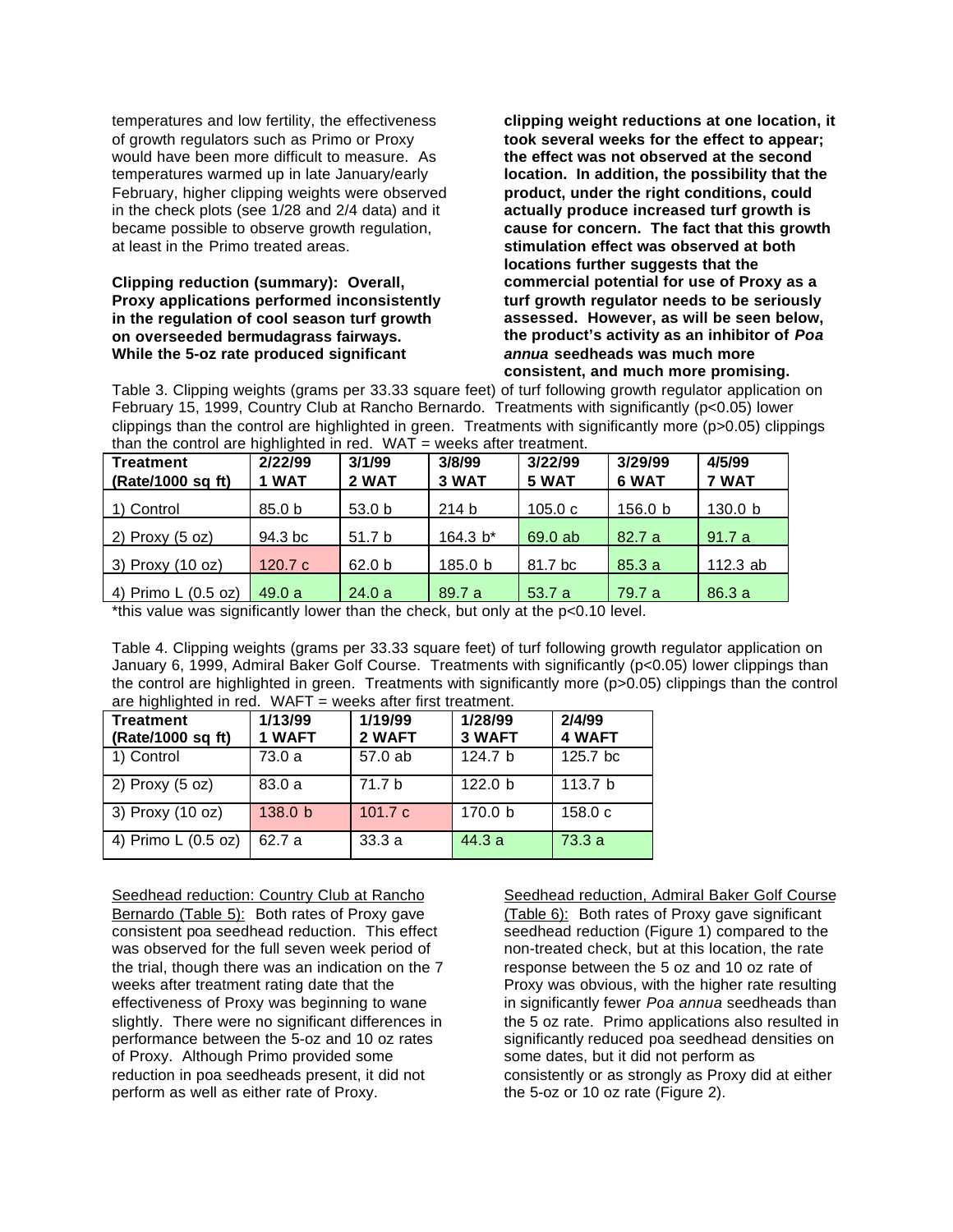Figure 1. The 10-oz rate of Proxy (treatment 3: background) provided good control of poa seedheads compared to the non-treated check (treatment 1: foreground). Admiral Baker Golf Course, March 10, 1999.



Figure 2. The 10-oz rate of Proxy (treatment 3: foreground) provided significantly better control of poa seedheads than Primo L applied at 0.5 oz (treatment 4: background). Admiral Baker Golf Course, March 10, 1999.



Seedhead reduction (summary): At both rates tested, Proxy provided significant and consistent reductions in poa seedhead densities that lasted

for up to seven weeks after a single application. At one location, a rate response with Proxy was observed, with the higher rate producing a stronger reduction in poa seedhead density. However at our second location, there was no significant difference between the good performance of the 5-oz and 10 oz rates in terms of poa seedhead density reductions. Primo L also resulted in decreased poa seedhead densities, but this effect was neither as strong nor as consistent as that for Proxy.

The ability of Proxy to significantly reduce poa seedhead densities on a consistent basis, without any related damage to warm or cool season turfgrass has important commercial significance for use on fairways, but even more so on *Poa annua* greens. In the Western U.S., poa greens are the standards on many golf courses, and fulfill many of the needs of superintendents and golfers alike. However, the presence of poa seedheads is not only a cosmetic problem on greens, but also interferes with ball roll. Because there are few products available than can manage poa seedheads without causing some injury to turf, Proxy may have an important role to play here. On fairways, the presence of poa is less problematic, although it can be a serious cosmetic issue. In addition, it is possible that reduction of poa seedhead densities on fairways (through the use of Proxy) may help decrease the inoculum of poa seed in the soil to the point that future poa infestations can be more easily managed. This concept would need to further investigated to confirm it, however.

For these reasons, the development of Proxy as a poa seedhead regulator should be further investigated for use on greens as well as on fairways.

Table 5. Percent Poa annua seedheads present and turf quality rating, Country Club at Rancho Bernardo. Treatments with the lowest (p<0.05) poa seedhead densities or significantly higher turf quality (p<0.05) than the control are highlighted in green. Percent poa seedhead data was transformed prior to statistical analysis using the arcsine (square root of the proportion).

|                                |                  | Percent Poa seedheads present | <b>Turf quality</b> |                  |
|--------------------------------|------------------|-------------------------------|---------------------|------------------|
| Treatment<br>(Rate/1000 sq ft) | 3/22/99<br>5 WAT | 3/29/99<br>6 WAT              | 4/5/99<br>7 WAT     | 3/29/99<br>6 WAT |
| 1) Control                     | 100.0c           | 86.7 b                        | 100.0 <sub>b</sub>  | 6.5 <sub>b</sub> |
| 2) Proxy $(5 oz)$              | 46.7 a           | 26.7a                         | 86.7 a              | 7.0a             |
| 3) Proxy (10 oz)               | 43.3a            | 20.0a                         | 68.3 a              | 7.0a             |
| 4) Primo L (0.5 oz)            | 76.7 b           | 46.7 a                        | 100.0 b             | 6.5 <sub>b</sub> |